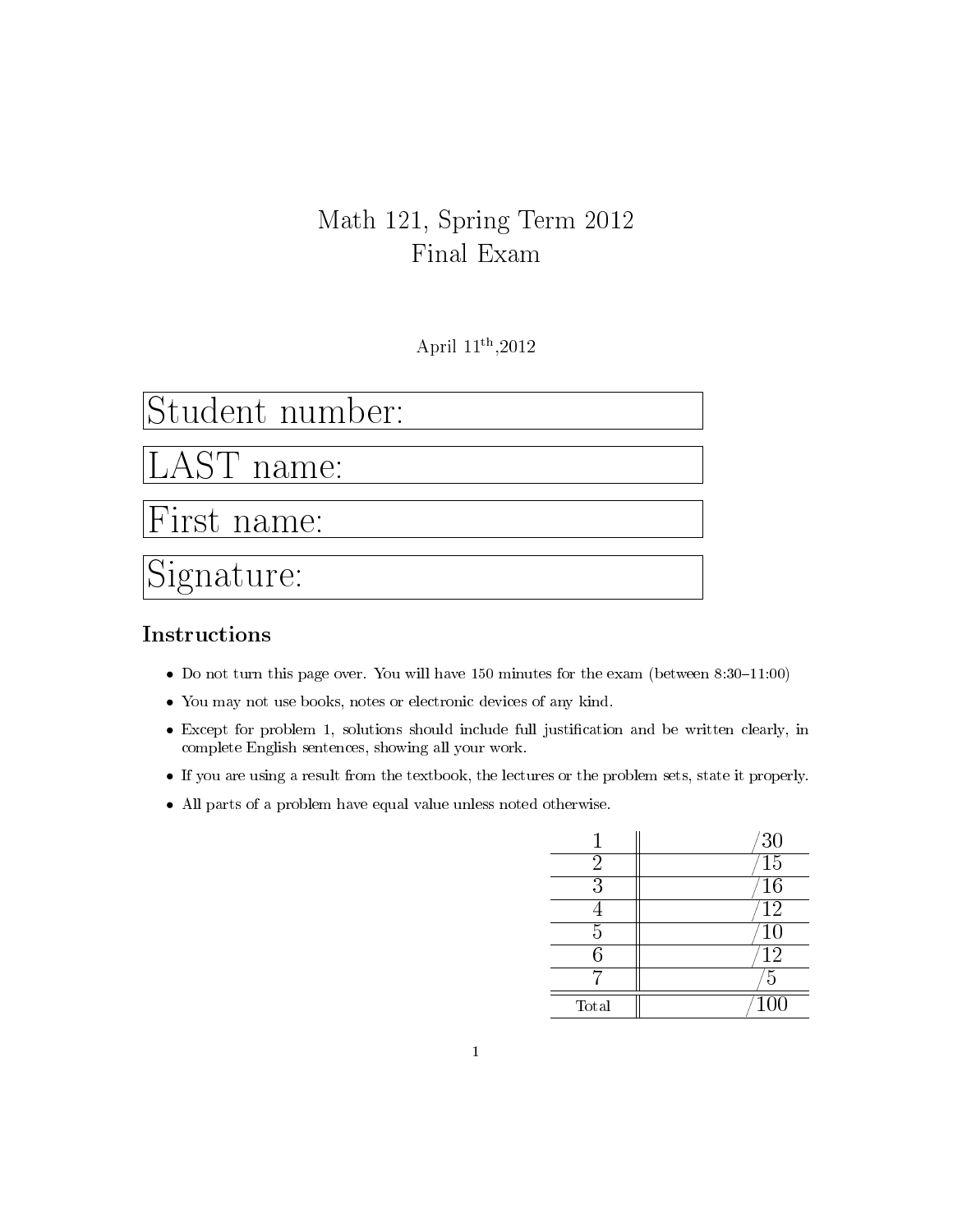#### 1 Short-form answers (30 points)

Write your answer (simplified, as much as possible) in the box provided. Full marks will be given for the correct answer in the box; show your work for part marks.

a. Evaluate  $\int_1^2 \frac{x^2+2}{x^2}$ .

Answer:

**b.** Evaluate  $\int_0^{\pi/2} \frac{\cos x}{1+\sin x} dx$ .

Answer:

c. Evaluate  $\int_{-2012}^{+2012} \frac{\sin x}{\log(3+x^2)} dx$ .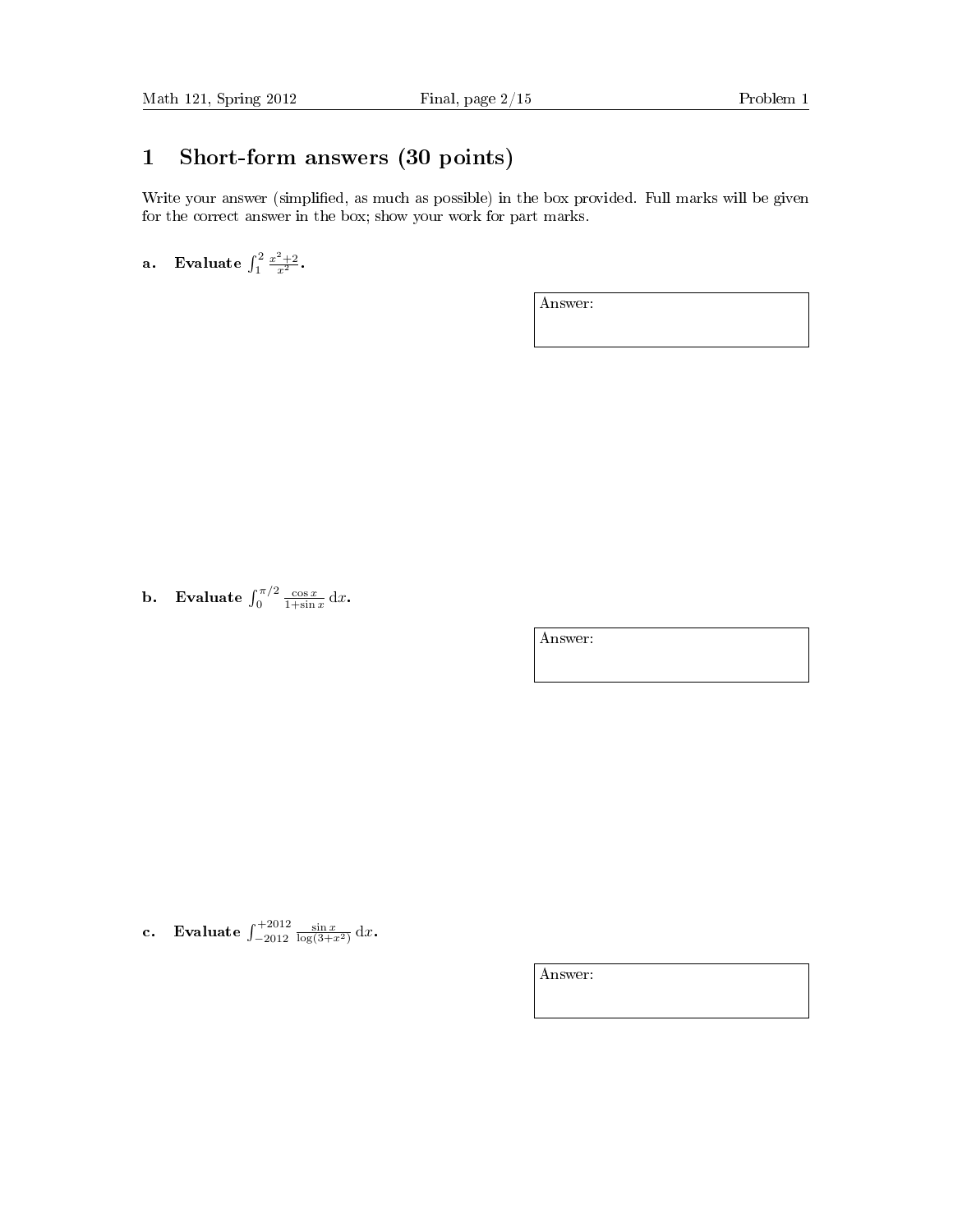d. A function  $f(x)$  is always positive, has  $f(0) = e$  and satisfies  $f'(x) = xf(x)$  for all x. Find this function.

Answer:

e. Express  $\lim_{n\to\infty}\sum_{i=1}^n\frac{ie^{i/n}}{n^2}$  as a definite integral. Do not evaluate this integral.

Answer:

**f.** Evaluate  $\frac{d}{dx} \left[ \int_{x^5}^{-x^2} \cos(e^t) dt \right]$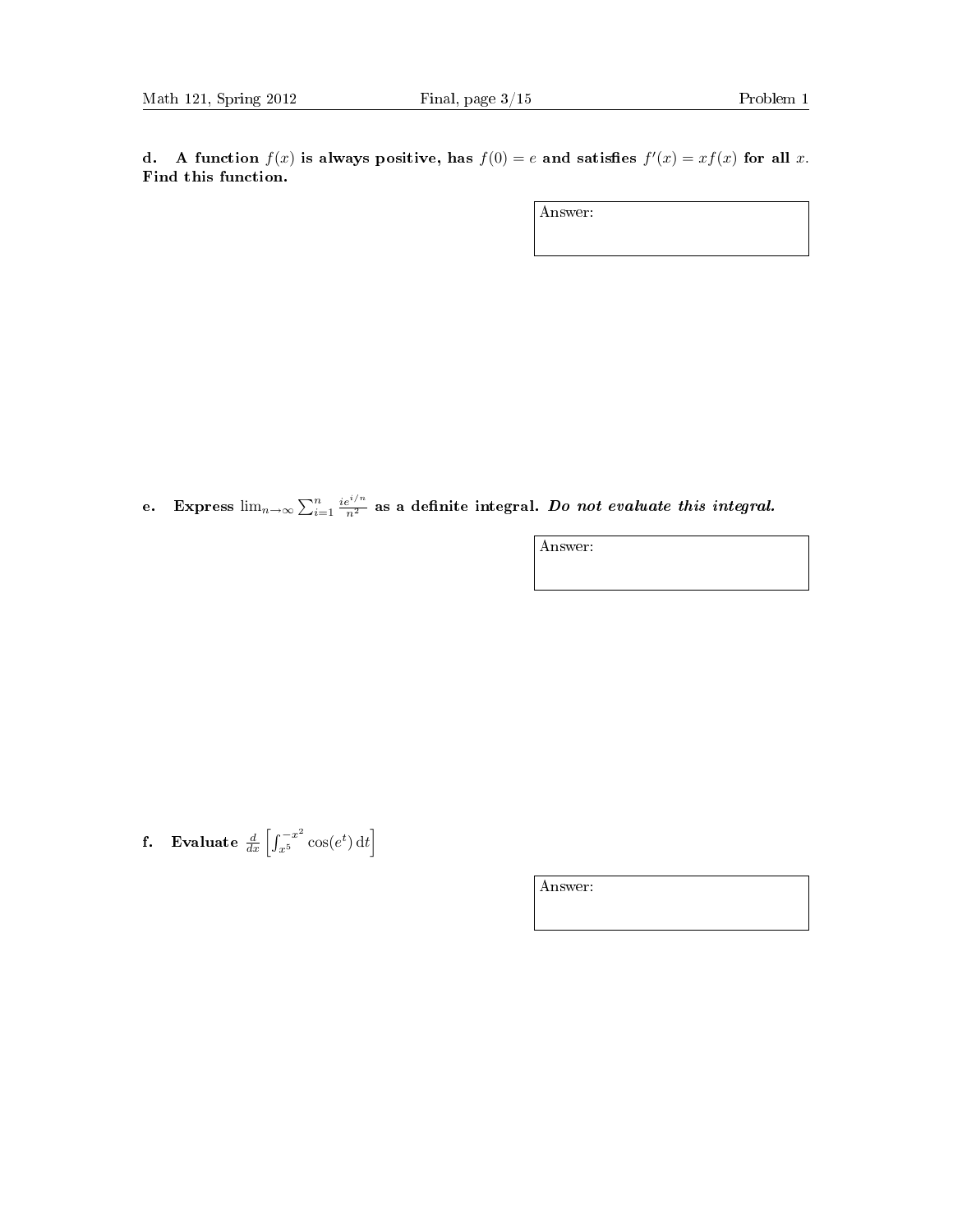g. Evaluate  $\sum_{n=1}^{\infty} \frac{(-1)^{n-1}}{n2^n}$ .

Answer:

h. Evaluate  $\sum_{n=1}^{\infty} \frac{n+2}{n!} e^n$ .

Answer:

i. Evaluate  $\lim_{x\to 0} \frac{\sin x - x + \frac{x^3}{6}}{x^5}$ .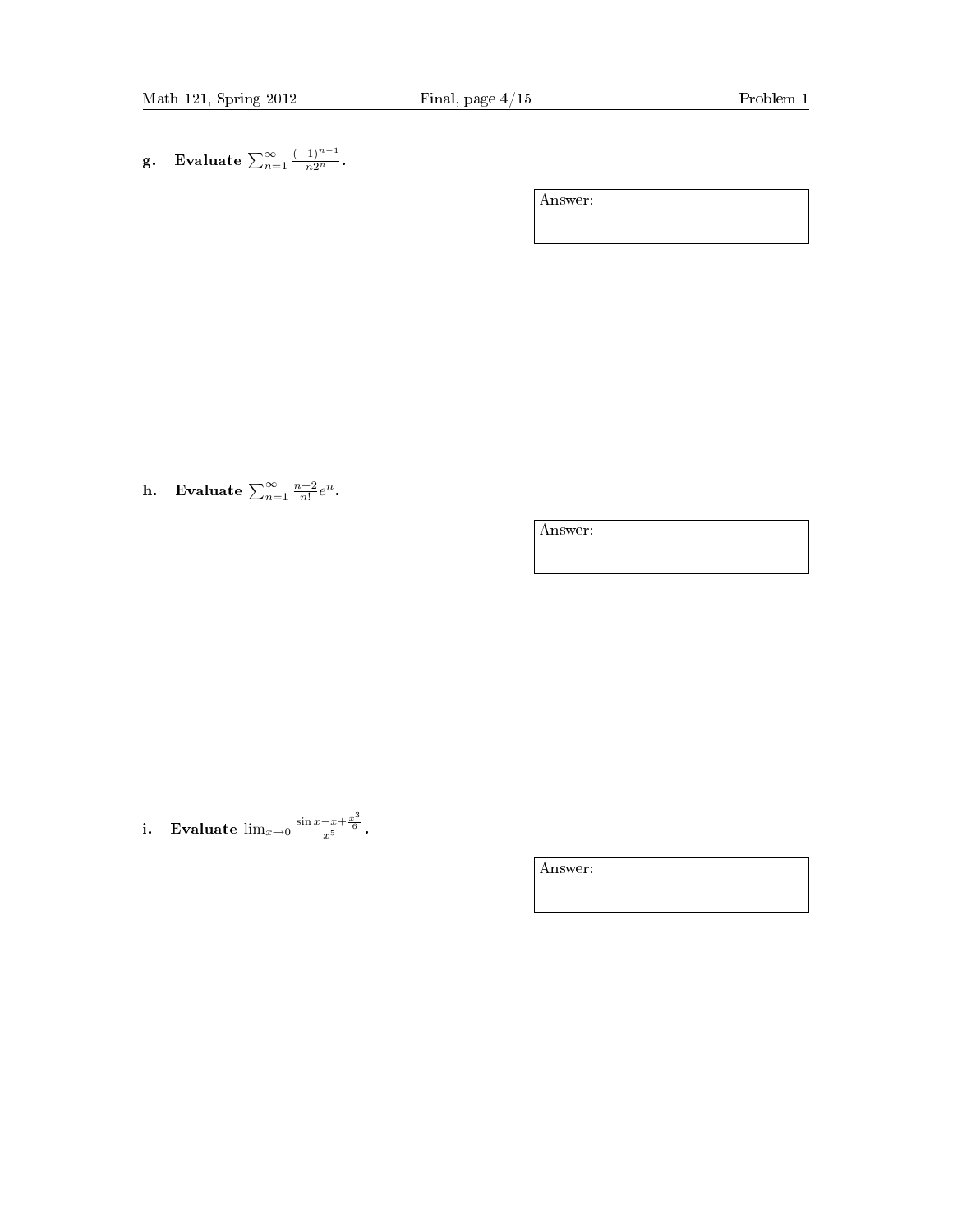j. Find the midpoint rule approximation to  $\int_0^{\pi} \sin x \, dx$  with  $n = 3$ .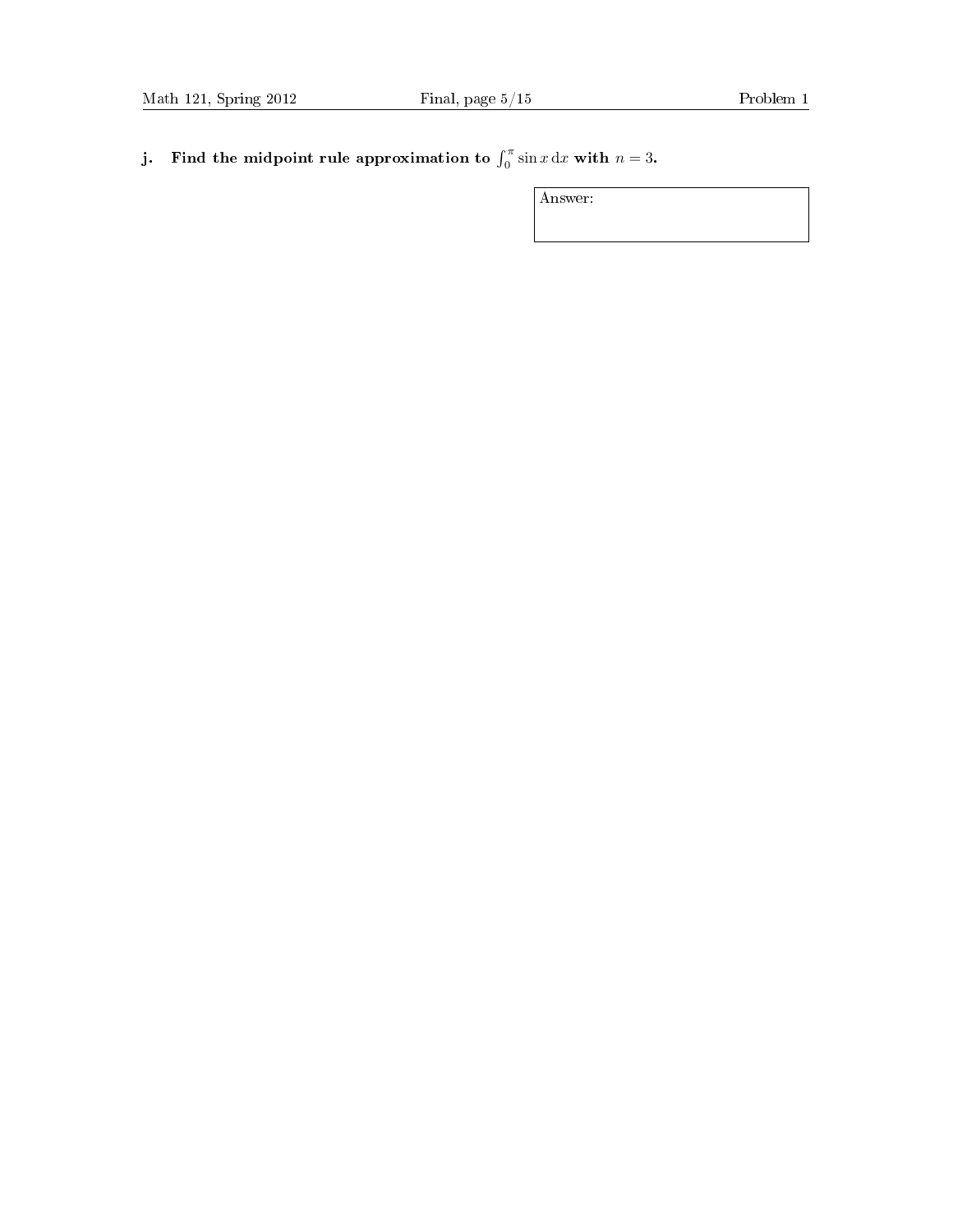FULL-SOLUTION PROBLEMS begin here. Give full justification; in particular state the definitions or results from class that you are using.

#### 2 Integrals (15 points)

Evaluate (with justification)

a.  $\int_0^3 (x+1)\sqrt{9-x^2}\,\mathrm{d}x$ .

**b.**  $\int \frac{4x+8}{(x-2)(x^2+4)} dx$ .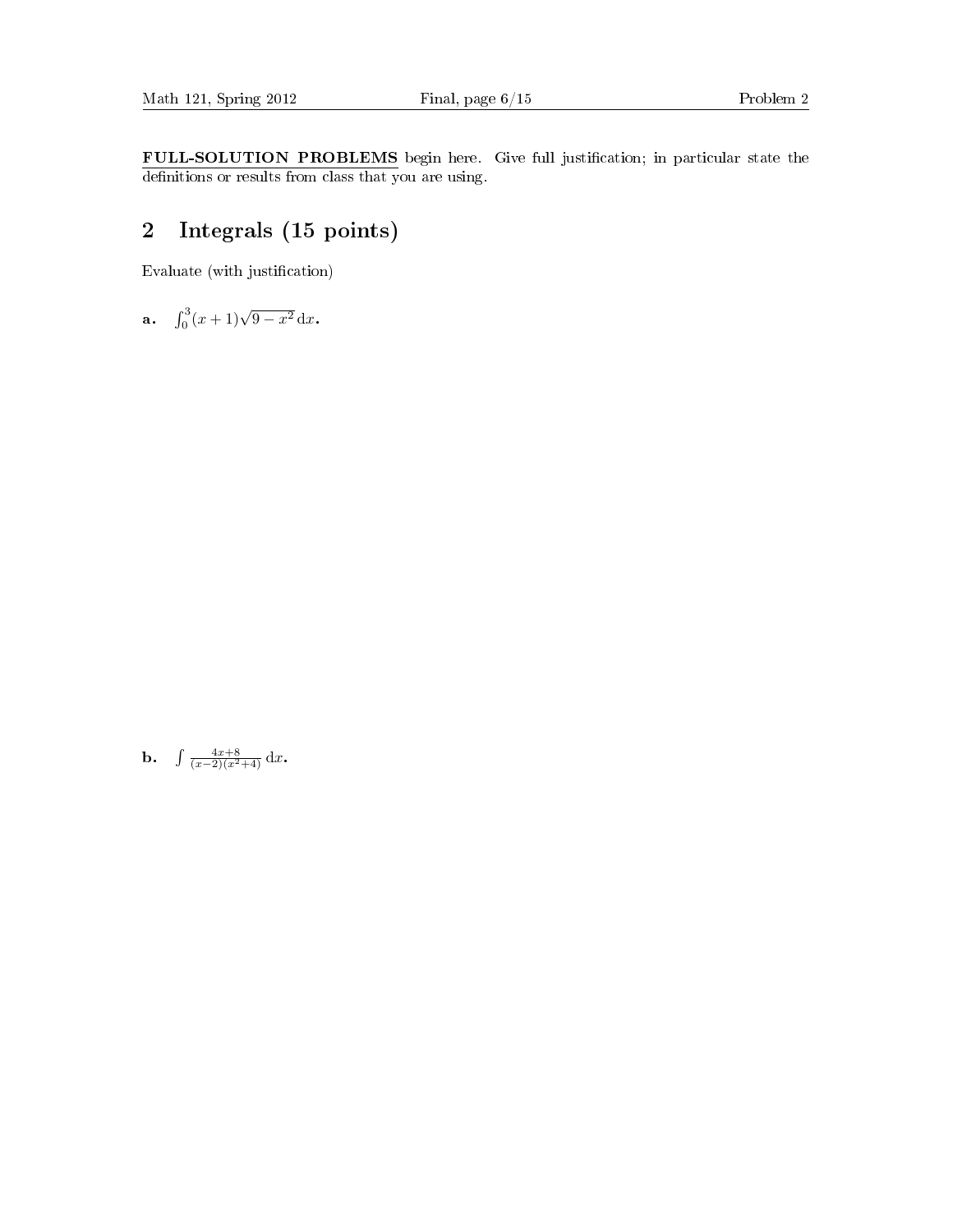Evaluate (with justification)

c.  $\int_{-\infty}^{+\infty} \frac{1}{e^x + e^{-x}} dx$ .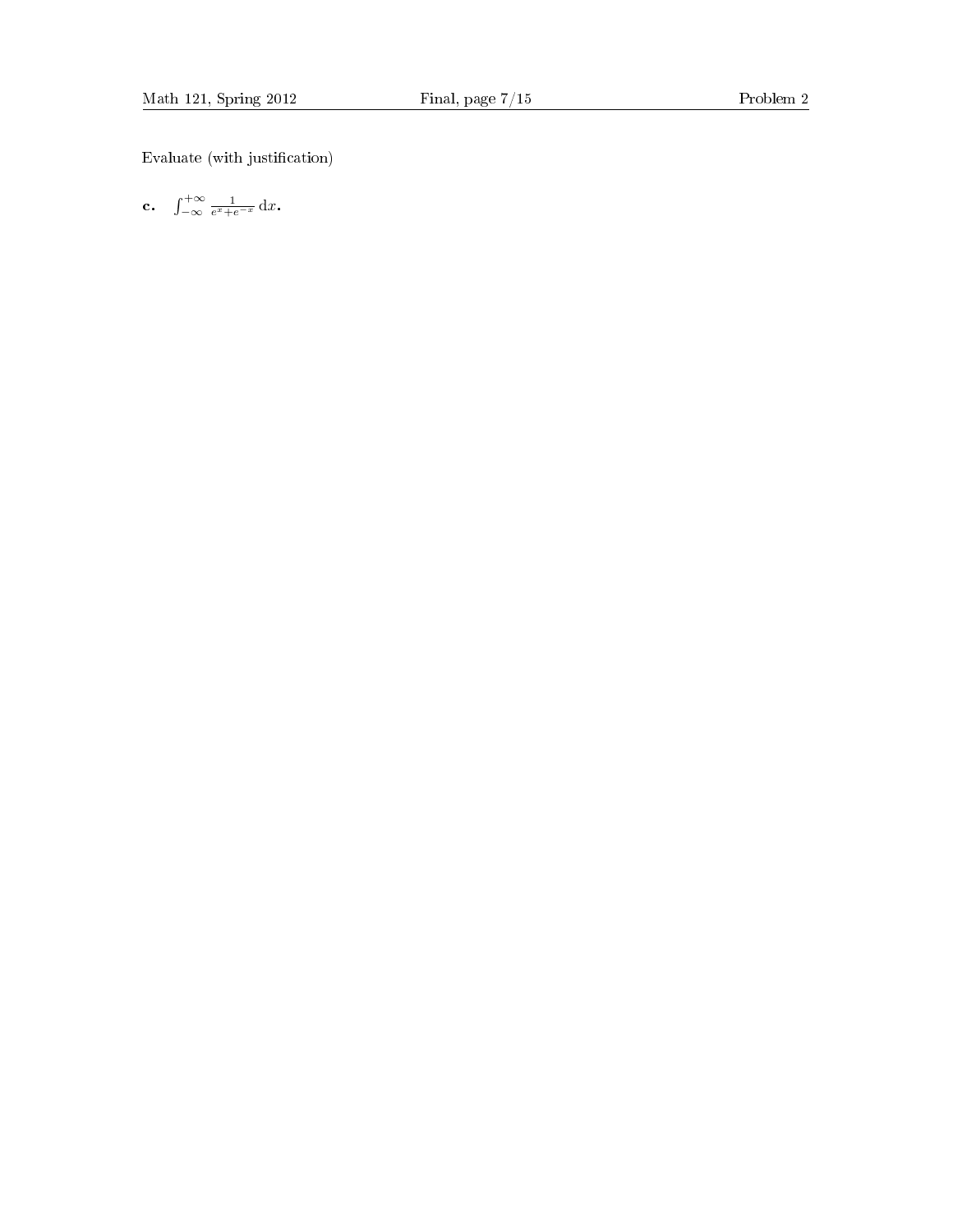#### 3 Convergence (16 points)

In each case determine (with justification!) whether the integral or series converges absolutely, converges but not absolutely, or diverges.

a.  $\int_{-\infty}^{+\infty} \frac{x}{x^2+1} dx$ 

**b.**  $\sum_{n=1}^{\infty} \frac{n^2 - \sin n}{n^6 + n^2}$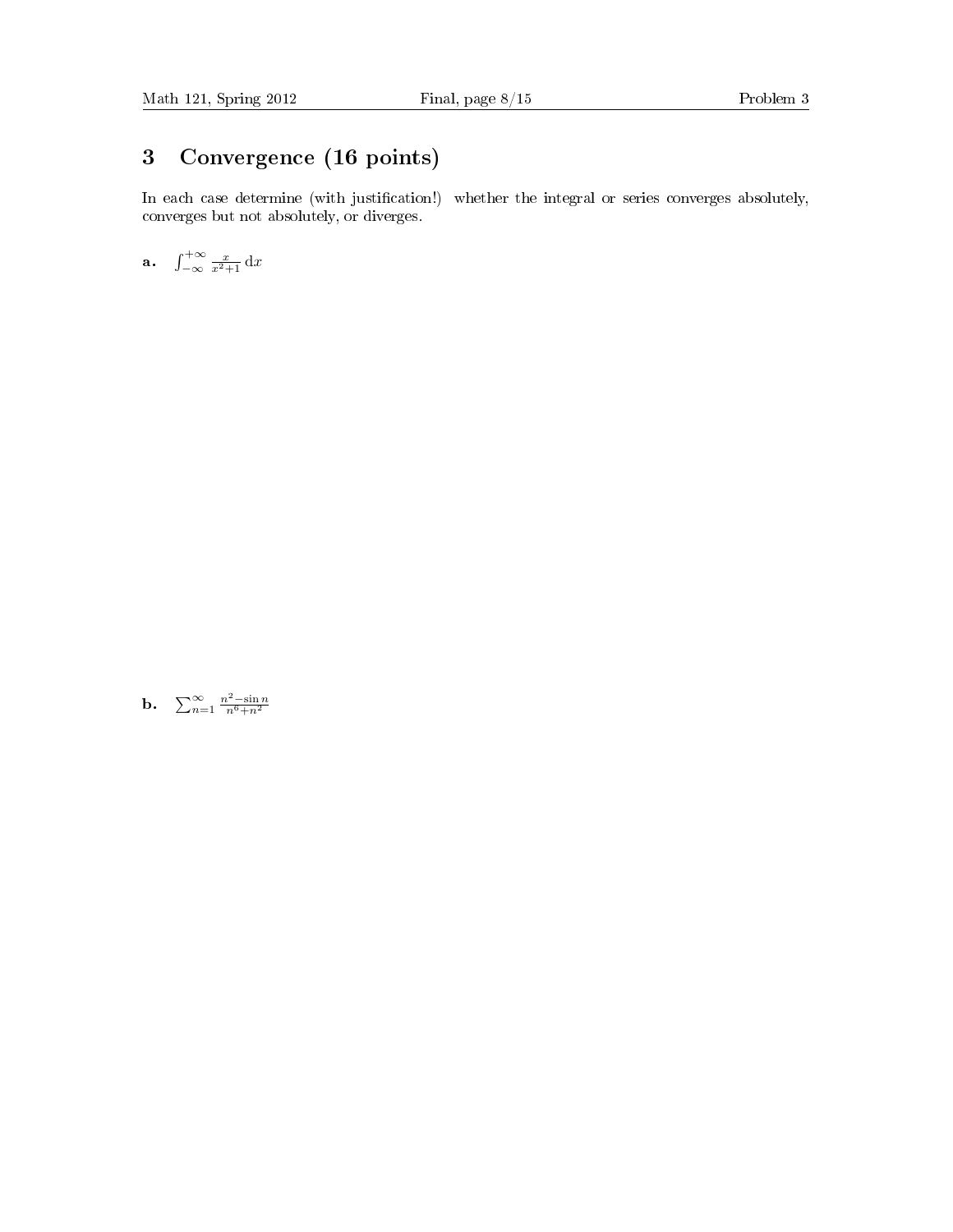In each case determine (with justification!) whether the integral or series converges absolutely, converges but not absolutely, or diverges.

c.  $\sum_{n=0}^{\infty} \frac{(-1)^n (2n)!}{(n^2+1)(n!)^2}$  $\frac{(n^2+1)(n!)^2}{(n+1)^2}$ 

**d.**  $\sum_{n=2}^{\infty} \frac{(-1)^n}{n(\log n)^1}$  $\overline{n(\log n)^{101}}$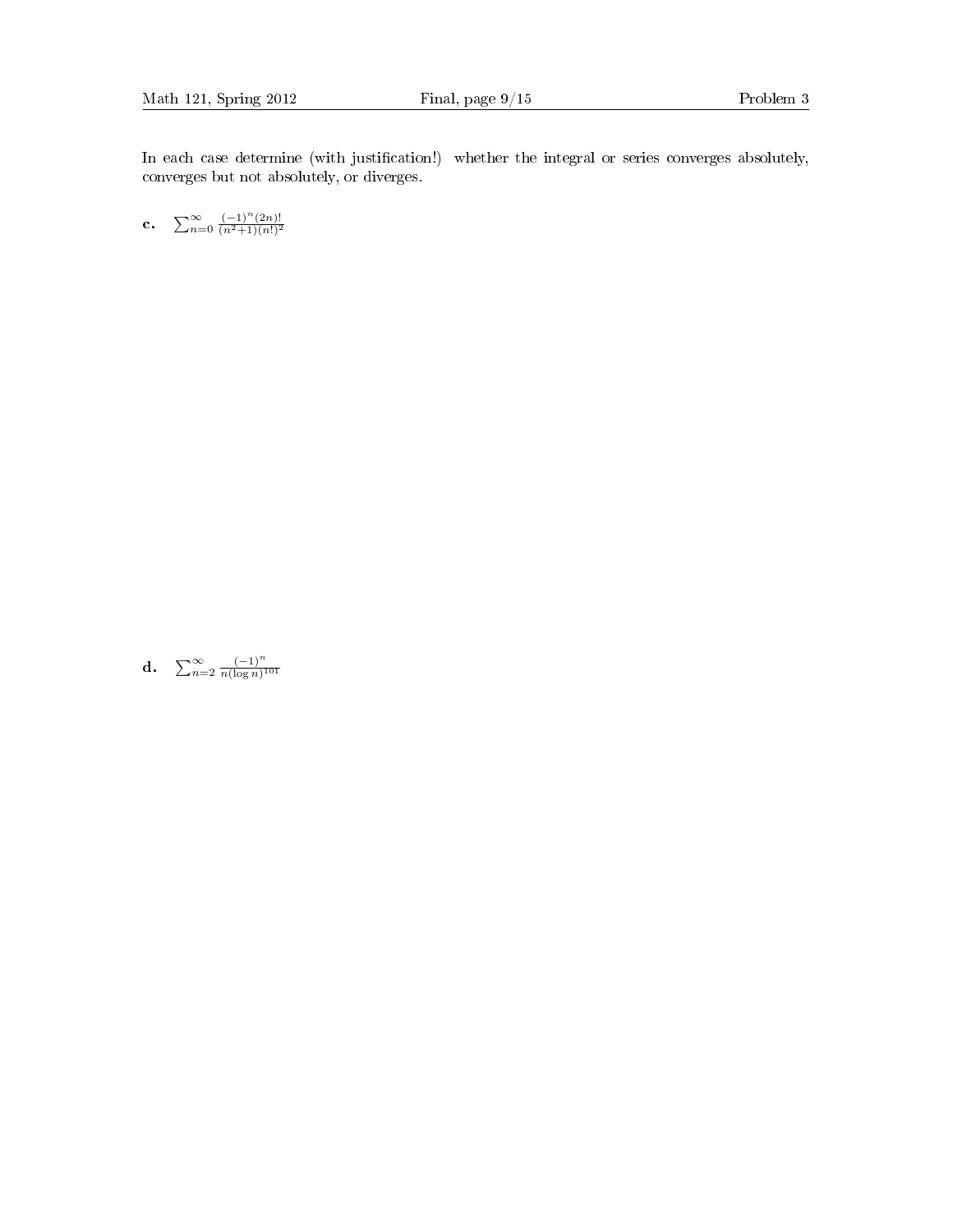#### 4 Applications (12 points)

a. The probability density function of the random variable  $X$  is proportional to

$$
f(x) = \begin{cases} \frac{\log x}{x^a} & \text{if } x \ge 1\\ 0 & \text{if } x < 1 \end{cases}.
$$

where  $a > 2$ . Find the expectation  $\mathbb{E}X$ .

b. Let R be the finite region bounded by the lines  $y = 0$ ,  $y = x$  and the graph of  $y = \cos x$ . Let C be the solid obtained by revolving R about the x-axis. Find the volume of C; you may use the constant a such that  $a = \cos a$ .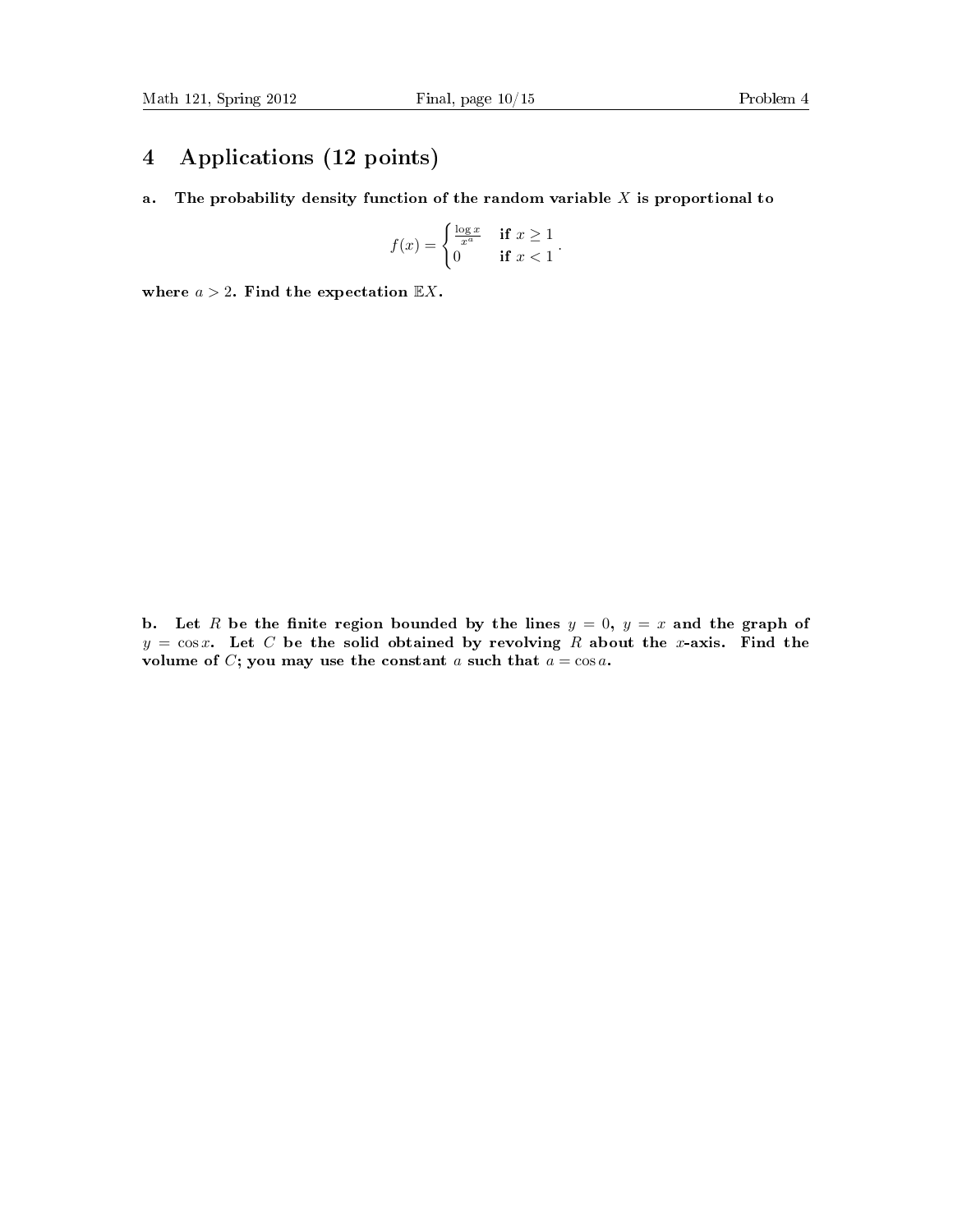#### 5 Convergent Sequence (10 points)

A sequence  ${a_n}_{n=0}^{\infty} \subset \mathbb{R}$  satisfies the recursion relation  $a_{n+1} = \sqrt{3 + \sin a_n}$  for  $n \ge 0$ .

a. (1 point) Show that the equation  $x =$ √  $3 + \sin x$  has a solution.

b. (6 points) Show that  $\lim_{n\to\infty} a_n = L$ , where L is a solution to equation above.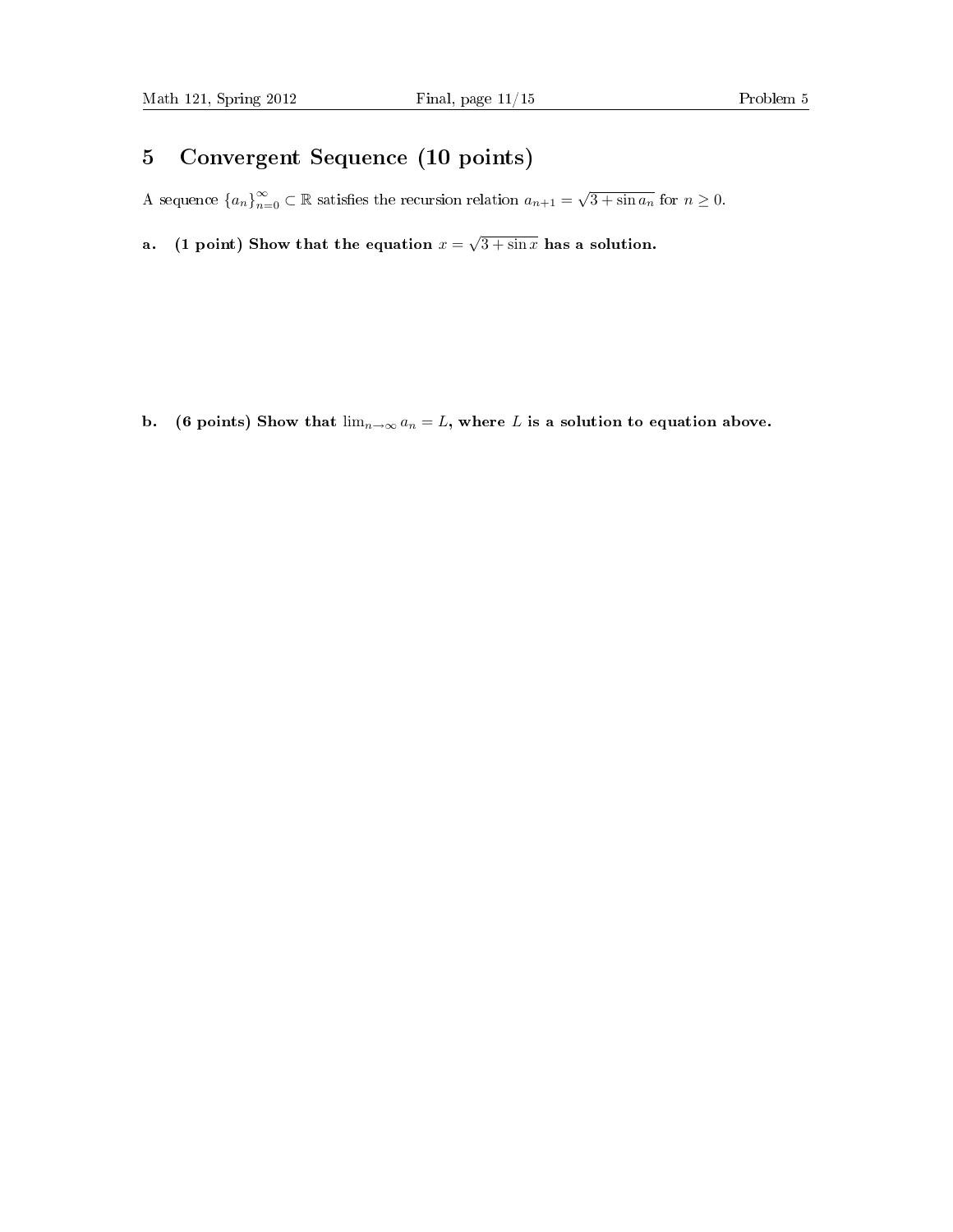c. (3 points) Show that equation  $x =$ √  $3 + \sin x$  has a unique solution.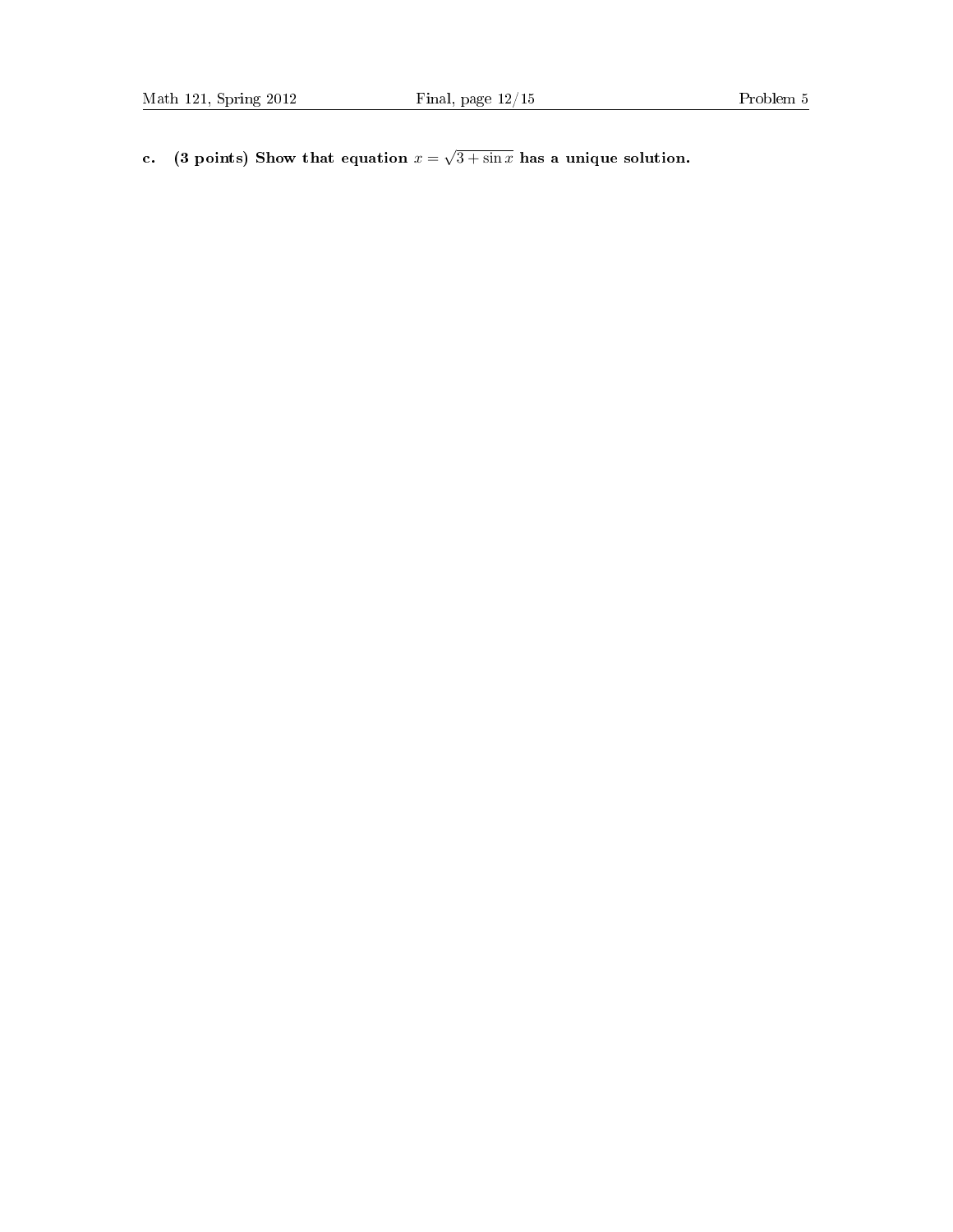### 6 A Power series (12 points)

Let  $\cosh(x) = \frac{e^x + e^{-x}}{2}$  $\frac{-e^{-x}}{2}$ .

a. Find the power series expansion of  $cosh(x)$  about  $x_0 = 0$  and determine its interval of convergence. (3 points)

**b.** Show that  $3\frac{2}{3} \le \cosh(2) \le 3\frac{2}{3} + 0.1$ . (5 points)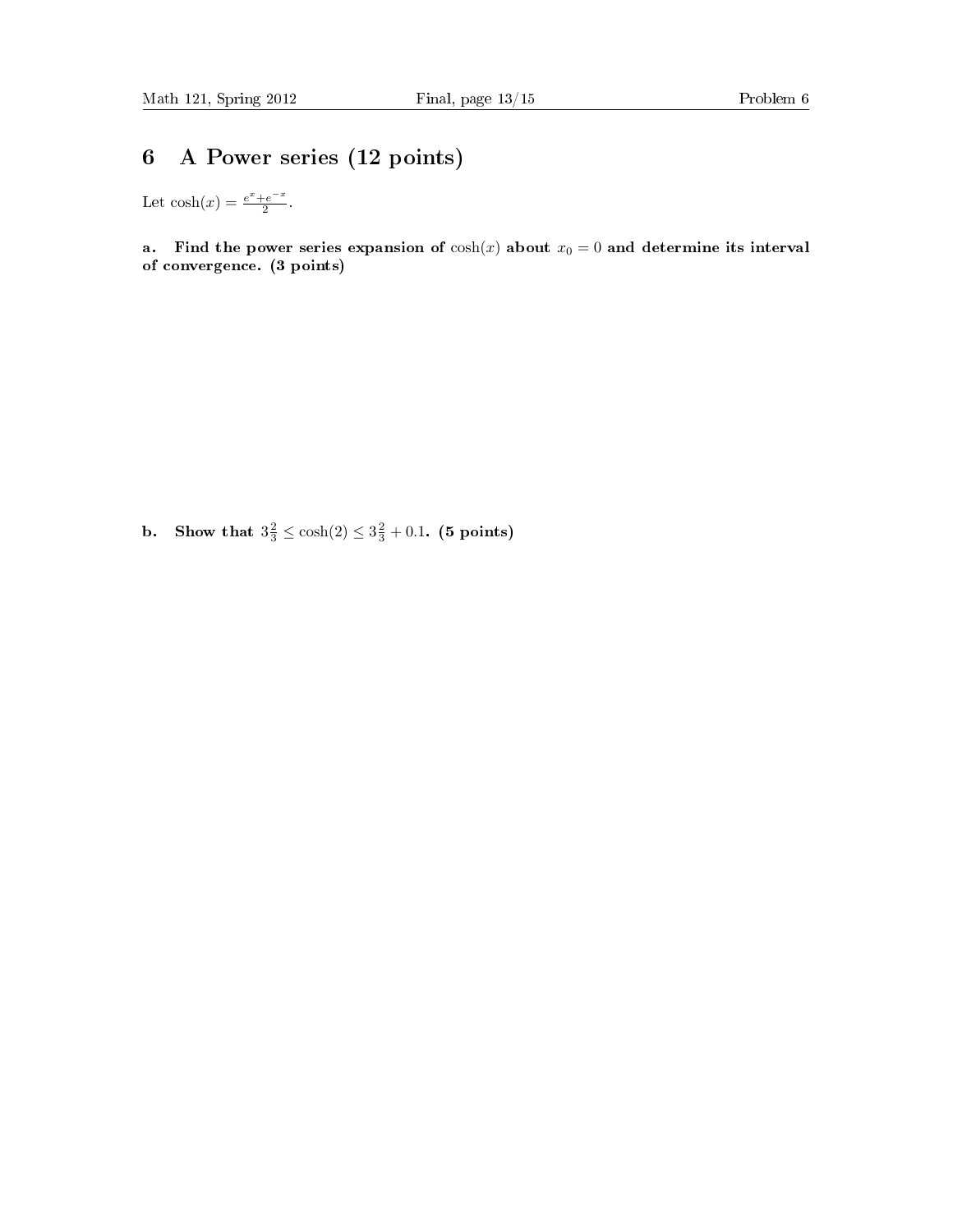c. Show that  $cosh(t) \leq e^{\frac{1}{2}t^2}$  for all t. (4 points)